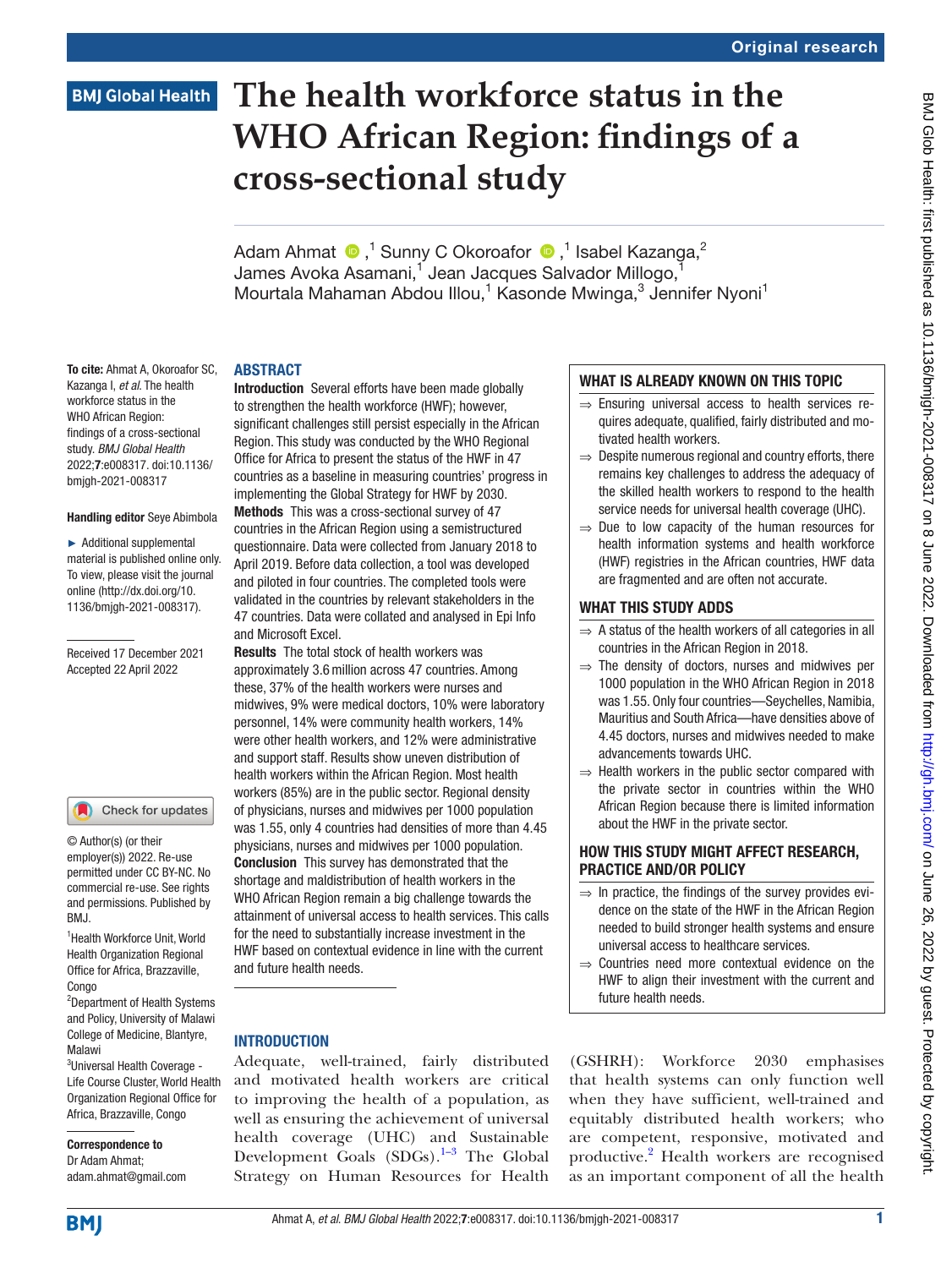### BMJ Global Health

systems inputs and a top priority of the global agenda with the extent of the shortage of health workers in various countries highlighted in several publications.<sup>45</sup> Although some global efforts have been made to improve the health workforce (HWF), nearly all countries are challenged by large deficits and inequitable distribution of health workers.<sup>[5](#page-7-3)</sup> This is compounded by the lack of accurate data on the HWF that is required to optimally use existing health workers and advocate for investment in the HWF.<sup>[3](#page-7-4)</sup> Countries worldwide are facing challenges in the education and development of their HWF.<sup>[5](#page-7-3)</sup> Africa on the other hand faces long-standing HRH crisis.<sup>67</sup>

In 2014, the Global Health Workforce Alliance and WHO reported on the status of the global HWF status based on the data of 186 countries. The report noted that only a few countries had comprehensive and accurate data on the existing health workers (only 53% of them had reported annual HWF data).<sup>[8](#page-7-6)</sup> This shortage was most severe in low-resource settings, including the African Region where 36 Member States were classified to have HWF crisis.<sup>[6](#page-7-5)</sup> It was found that there was a deficit of 7.2 million health workers worldwide' and it is predicted that by 2030 the shortage will grow to 18million. It also indicated that 83 countries were below the WHO minimum threshold density of 22.8 health professionals (physicians, nurses and midwives) per 10 000 population, in relation to the objective of delivering essential health services of relevance to the Millennium Development Goals (MDG)—primarily MDG 4 and 5.

By 2015, only 11 countries in the WHO African Region had met the above-mentioned WHO minimum threshold density. [5](#page-7-3) However, there has been an overall increase in the stock of these categories of health workers in more than half (54%) of the countries, but in terms of density, about 23% only have reached or exceeded this minimum threshold. The projected shortage of health workers in Africa by 2030 is expected to be  $6.1$  million.<sup>[5](#page-7-3)</sup> This gap has not only hampered the provision of essential healthcare services to meet health-related development goals but has also constrained accelerated progress towards universal healthcare coverage.<sup>7 9-11</sup> The African Region not only has the lowest number of health workers but also the lowest density of  $HWF^{12}$  and the highest disease burden.[13](#page-7-9) This high disease burden and the increase in health emergencies have exacerbated the need for qualified health workers in the region.

The GSHRH: Workforce  $2030^2$  $2030^2$ , within the framework of UHC, aims to support countries to scale up interventions aimed at strengthening health systems to ensure equitable and universal access to health workers. The African Region endorsed the Global Strategy in 2017 in adopting the African Regional Implementation Frame-work of the GSHRH<sup>[6](#page-7-5)</sup> to provide contextual guidance to the Member States in the Region. The main objective of this framework is to support countries' efforts to make adequate HWF strategies and investment plans to ensure availability and universal access of everyone to qualified health workers. This aligns with the approach

for achieving UHC through health system strengthening, and concerted efforts to build a functional HWF.<sup>14</sup> Health systems strengthening is considered a key to driving progress towards equity and UHC.[14–16](#page-7-10) This implies that strengthening universal healthcare systems, capable of addressing the needs of the population, requires, among other things, ensuring universal access to a well-trained, motivated and adequately supported HWF.<sup>217</sup>

The African Regional Implementation Framework of the GSHRH<sup>[6](#page-7-5)</sup> highlights that there is low production of health workers in the region, due to inadequate HRH education and training capacity. Additionally, the Framework also highlights the continued weakness of HRH management and steering as a key drawback to building a strong and effective HWF and achieving UHC in the African Region. In this regard, the Framework recommends that there is a need for high-level commitment and strong leadership to guide and coordinate stakeholders and to strengthen the capacity of HRH Departments in Ministries of Health (MOH) to improve the implementation of the HRH strategic plans. The Framework also highlights the need for reliable HRH data in the region to inform evidence-based planning of the HWF.

Towards achieving this, Regional Office for Africa conducted a HWF survey in the African Region covering all its Member States. Thus, this paper aims to present the status of the HWF in the WHO Member States in the African Region 2018 and discuss its implications in the context of the African Regional Implementation Framework of the GSHRH.

## **METHODS**

#### Study design and setting

This study used a cross-sectional survey design with all 47 countries in the WHO African Region invited to complete a semistructured questionnaire.

#### Data collection

We collected data from January 2018 to April 2019 to update information on the stock and distribution of health personnel in the region. Before data collection, a tool was developed and piloted in four countries. The semistructured questionnaire [\(online supplemental](https://dx.doi.org/10.1136/bmjgh-2021-008317) [file 1](https://dx.doi.org/10.1136/bmjgh-2021-008317)) was designed to obtain country information on the active health workers based on the International Standard Classification of Occupations nomenclature,<sup>[3](#page-7-4)</sup> sector (public, private for-not-profit and private forprofit) and the sources of the secondary information.

Following the pilot and review, the tool was used to brief the heads of human resource departments in the MOH and focal points for HWF information in the MOH and health system focal points of the WHO country offices through virtual meetings. The virtual meeting focused on the objectives of the survey and use of findings, details of the tool and the methodology for administration. Subsequently, the tool and administration protocol was emailed to each country office focal point who worked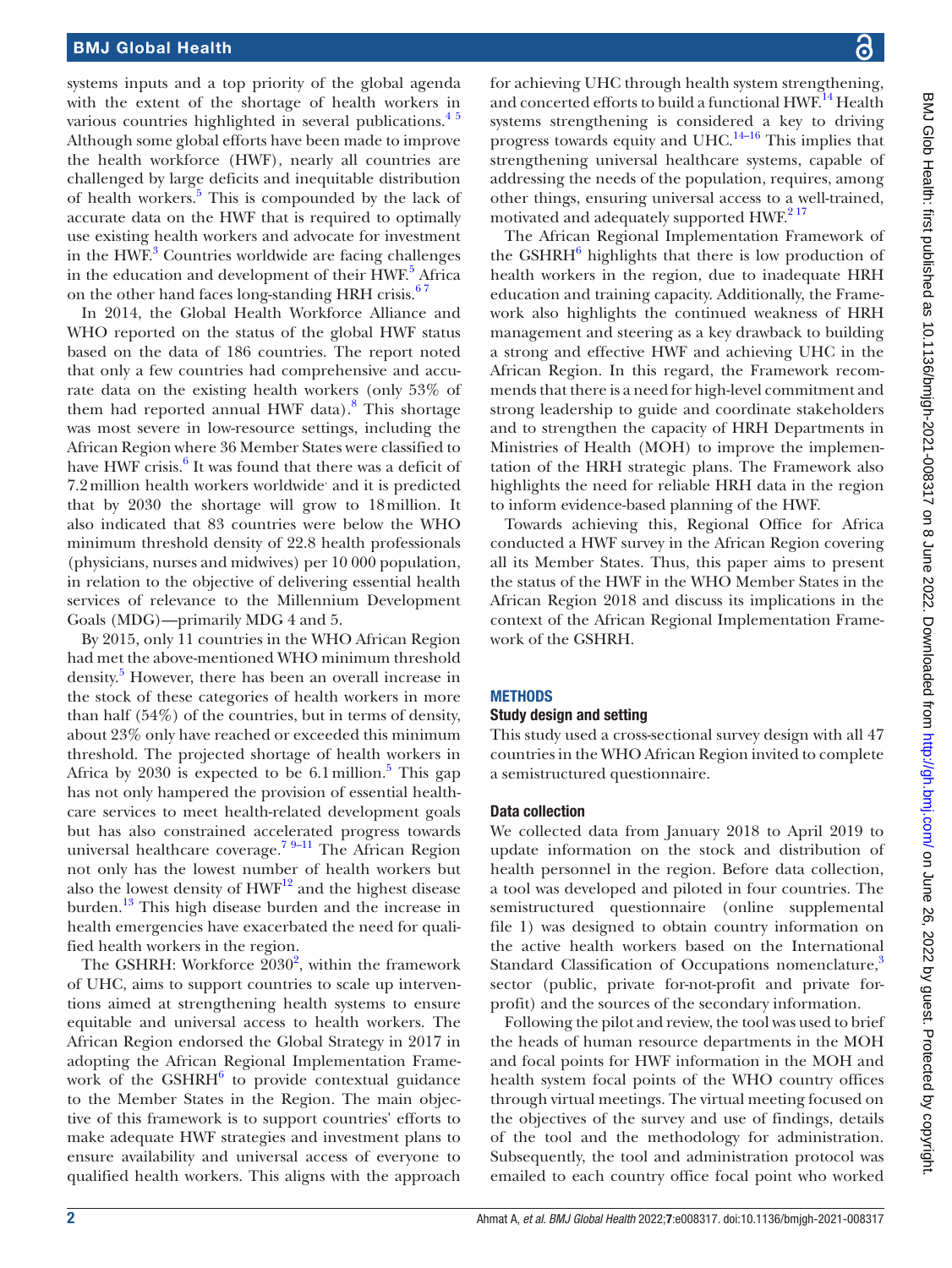closely with the relevant MOH stakeholders in completing the tool based on available secondary information. This secondary information was obtained from institutional registries, published HRH profiles and reports, and registration and licensing tables and reports from the MOH, Labour and Education, Public Service Commissions, national professional councils, and the private sector. The completed tools were validated in the countries by relevant stakeholders, approved and submitted to WHO by the heads of human resource departments in all 47 countries.

## Data analysis

Completed questionnaires were collated in Epi Info V.7. After checking the quality of the data collected, including the cleaning of data and data entry errors, data were processed in Microsoft Excel, and descriptive and comparative analyses were done to present information on stock and densities of health workers by country and sector.

Analysis of missing data was done through triangulation of data from external data sources such as the WHO National Health Workforce Accounts platform of the WHO Global Health Observatory and the Africa Health Workforce Observatory of the WHO, Regional Office of Africa.

## Patient and public involvement

It was not appropriate or possible to involve patients or the public in the design, or conduct, or reporting, or dissemination plans of our research.

## **FINDINGS**

## Health worker stock

[Table](#page-3-0) 1 presents the stock (an estimate of the total absolute number) of health workers categorised by physicians (generalists and specialists), nurses/midwives, dentists, pharmacists, laboratory personnel, community health workers, health managers and support staff, and other health workers. The physician specialists included surgeons, anaesthetists, cardiologists, emergency medicine specialists, ophthalmologists, obstetricians, gynaecologists, paediatricians, pathologists, preventive medicine specialists, psychiatrists, radiologists, resident medical officers in specialist training. Categorised under other health workers were medical records and health information technicians, medical technicians and equipment operators, optometrists and opticians, health management and support workers, paramedical practitioner, pharmaceutical technicians and assistants, physiotherapists and physiotherapy assistants, social workers, speech therapists, traditional and complementary medicine practitioners, etc.

Findings indicate that the total stock of health workers was approximately 3.6million with 0.24million physician generalists, 0.09million physician specialists, 1.31million nurses/midwives, 0.06 dentists, 0.09million pharmacists, 0.37 laboratory technicians, 0.49million community health workers, 0.42million health managers and support staff, and 0.5million other health workers. Thirty-seven

per cent of the health workers in the 47 countries were nurses and midwives and they are followed by community health workers and other health workers at 14% each, health managers and support staff, and laboratory personnel (10%). Disaggregation by country showed that of the 3.6million health workers in Africa, Nigeria had 26% at 0.94million, South Africa had 13% at 0.45million, and Algeria had 9% at 0.32million. Ethiopia, Democratic Republic of the Congo and Kenya had 7%, 6% and 5% at 0.25million, 0.22million and 0.16million, respectively.

## Density of health workers

The densities in [figure](#page-5-0) 1 were calculated based on the absolute number of doctors, nurses and midwives existing in a country calculated as a ratio to the total population (per 1000 population). The population estimates for each country were taken from the United Nation's World Population Prospects  $2019$ <sup>18</sup> The regional density of physicians, nurses and midwives were 1.55 per 1000 population, with Seychelles, Namibia, Mauritius and South Africa having thresholds above 4.45 physicians, nurses and midwives per 1000 population. Seven countries (Algeria, Botswana, Gabon, Cape Verde, Eswatini, Lesotho and Liberia) had thresholds between 2.0 and 4.0 doctors, nurses and midwives per 1000 population. Eight countries (Madagascar, Malawi, Togo, Benin, South Sudan, Chad, Central African Republic and Niger) had physicians, nurses and midwives per 1000 population thresholds of less than 0.5.

## Health workers by occupation and sector

The distribution of the health workers by occupation and sector are presented in tables [2 and 3.](#page-5-1) The categories of health workers with the high proportions in the public sector are the nurses and associates at 28%, community health workers at 15.3% and administrative and support staff at 12.9% ([table](#page-5-1) 2). In the private for-profit sector, 26.9% were traditional and complementary medicine practitioners, 21.6% nurses and associates and 15.5% were community health workers. Nurses and associates, community health workers, administrative and support staff and laboratory workers comprised 30.6%, 13.6%, 12% and 10.4% of health workers in the private for nonprofit sector, respectively.

Sector-disaggregated data in [table](#page-6-0) 3 show that 85% of all categories in countries were in the public sector, 11% in the private for non-profit and 4% in the private forprofit sector. The public sector had the highest proportion for all the categories except the traditional and complementary medicine practitioners where 79% of this staff category were in the private for-profit sector.

## **DISCUSSION**

In general, results for this survey show that there is still a shortage of health workers in the WHO African Region, as reported previously.<sup>248</sup> There are low densities of doctors, nurses and midwives in most of the African countries and there are shortages across all HWF cadres, including doctors, nurses and midwives, dentists,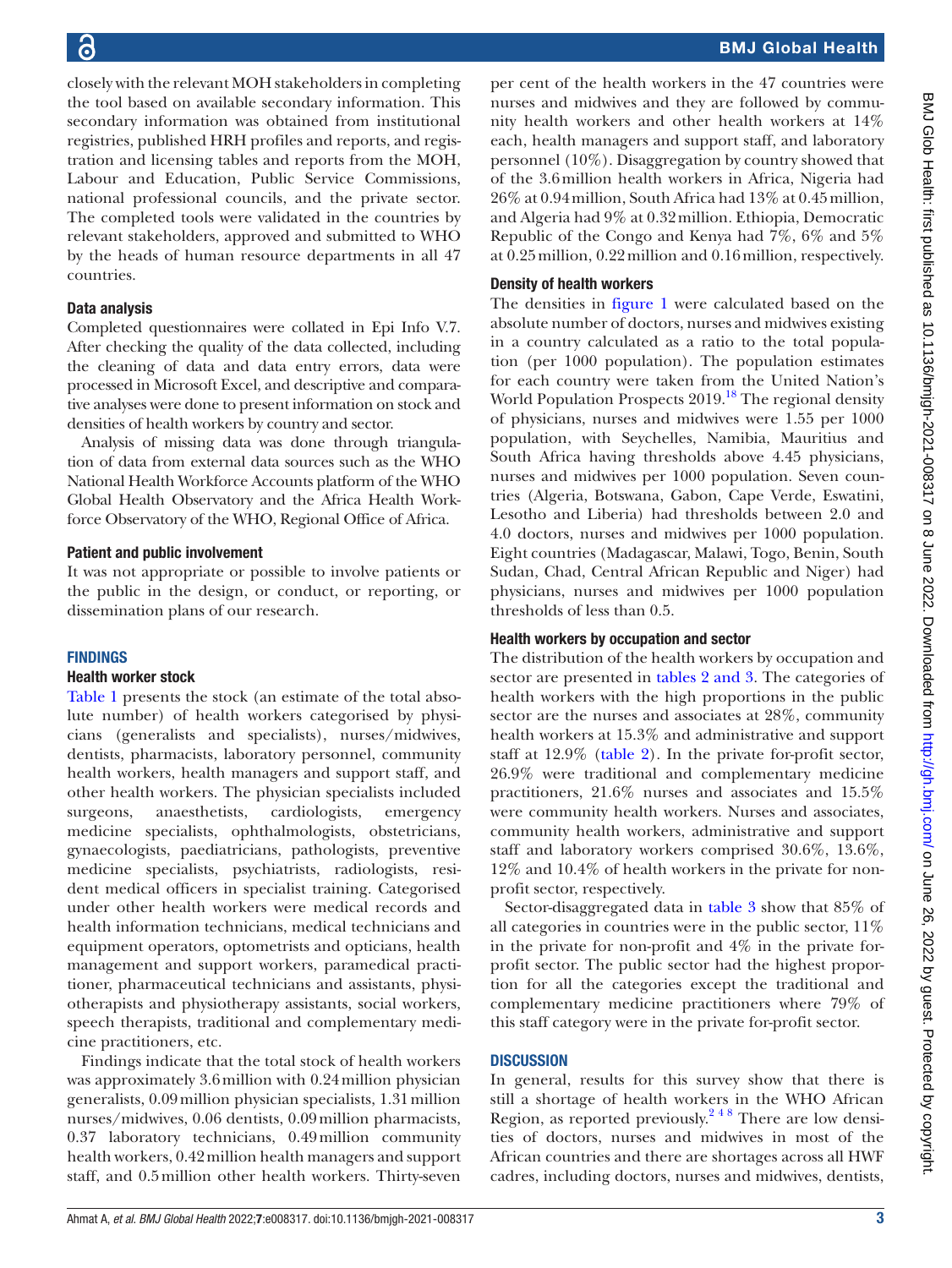<span id="page-3-0"></span>

| Health workers by country and selected cadres in the African Region, 2018<br>Country<br>Table 1 | generalists<br>Physician | specialists<br>Physician | midwives<br>Nurses/    | <b>Dentists</b> | Pharmacists and<br>technicians | Laboratory<br>personnel | health workers<br>Community | <b>Health managers</b><br>and support staff | Other health<br>workers | Total     |
|-------------------------------------------------------------------------------------------------|--------------------------|--------------------------|------------------------|-----------------|--------------------------------|-------------------------|-----------------------------|---------------------------------------------|-------------------------|-----------|
|                                                                                                 |                          |                          |                        |                 |                                |                         |                             |                                             |                         |           |
| Algeria                                                                                         | 34 077                   | 39 091                   | 66325                  | 1278            | 14 106                         | 14548                   | $\mathbf{I}$                | 87370                                       | 61196                   | 329494    |
| Angola                                                                                          | 3043                     | 3550                     | 47520                  | 1652            | 2302                           | 98                      | 1680                        | 28 652                                      | 19961                   | 108458    |
| Benin                                                                                           | 391                      | 319                      | 4073                   |                 | $\overline{4}$                 | 241                     | T                           | 156                                         | 5436                    | 10630     |
| Botswana                                                                                        | 815                      | 38                       | 6935                   | 94              | 487                            | 460                     | $\mathsf{I}$                | $\mathbf{I}$                                | 1978                    | 10807     |
| Burkina Faso                                                                                    | 888                      | 738                      | 16894                  | 80              | 792                            | 699                     | 2749                        | 1524                                        | 1941                    | 26305     |
| Burundi                                                                                         | 889                      | 195                      | 56<br>$\overline{5}$   | $\frac{1}{4}$   | 119                            | 1071                    | 11845                       | 4289                                        | 10404                   | 37982     |
| Cameroon                                                                                        | 2400                     | 859                      | 10615                  | 308             | 350                            | 5235                    | $\mathbf{I}$                | 250                                         | 11117                   | 31134     |
| Cabo Verde                                                                                      | 165                      | 287                      | 795                    | $\overline{8}$  | 172                            | 65                      | 117                         | 1418                                        | 437                     | 3537      |
| Central African Republic                                                                        | 263                      | 72                       | 1195                   | $\frac{0}{1}$   | 36                             | 112                     | 115                         | δ                                           | 528                     | 2418      |
| Chad                                                                                            | 646                      | 157                      | 4799                   | က               | 269                            | 749                     | N                           | 1168                                        | 1857                    | 9655      |
| Comoros                                                                                         | 130                      | 80                       | 1234                   | 32              | 55                             | $\infty$                | $\mathbf{I}$                | $\frac{4}{4}$                               | 1163                    | 2756      |
| Congo                                                                                           | 269                      | 275                      | 5081                   | 27              | 157                            | 320                     | -1                          | 901                                         | 1982                    | 9012      |
| Côte d'Ivoire                                                                                   | 4246                     | 1356                     | 190<br>$\overline{17}$ | 506             | 2495                           |                         | 14556                       | 230                                         | 35797                   | 76376     |
| Democratic Republic of<br>the Congo                                                             | 30768                    | 778                      | 107427                 | 404             | 1687                           | 2934                    | ı                           | 76961                                       | 3043                    | 224 002   |
| Equatorial Guinea                                                                               | 246                      | $\mathbf{I}$             | 406                    |                 | $\overline{C}$                 | 2                       | $\mathbf{I}$                | $\mathbf{I}$                                | 1986                    | 2650      |
| Eritrea                                                                                         | 160                      | 120                      | 3984                   | 186             | 451                            | 549                     | 243                         | 3563                                        | 579                     | 9835      |
| Eswatini                                                                                        | 211                      | 67                       | 2218                   | 74              | 281                            | 370                     | 6324                        | 1410                                        | 3519                    | 14474     |
| Ethiopia                                                                                        | 5867                     | 5396                     | 77933                  | 1889            | 10752                          | 10450                   | 37 259                      | 77539                                       | 23808                   | 250893    |
| Gabon                                                                                           | 570                      | 798                      | 6085                   | $\overline{a}$  | 227                            | 439                     | 1                           | 2257                                        | 1038                    | 11454     |
| Gambia                                                                                          | 181                      | 117                      | 1498                   | S               | 79                             | 138                     | 1553                        |                                             | 355                     | 3924      |
| Ghana                                                                                           | 3316                     | 1090                     | 53 452                 | 713             | 2127                           | 1563                    | 15820                       | 24 660                                      | 19442                   | 122183    |
| Guinea                                                                                          | 2649                     | 138                      | 7195                   | 73              | 255                            | 181                     | 16567                       | 670                                         | 129                     | 27857     |
| Guinea-Bissau                                                                                   | 290                      | 28                       | 1421                   | $\frac{6}{5}$   | 82                             | 172                     | 4057                        | 611                                         | 1213                    | 7890      |
| Kenya                                                                                           | 5602                     | 2440                     | 59 901                 | 1764            | 2295                           | 1                       | 58079                       | 2759                                        | 31716                   | 164556    |
| Lesotho                                                                                         | 815                      | 183                      | 3746                   | 159             | 398                            | 205                     | 14508                       | 2240                                        | 8098                    | 30 352    |
| Liberia                                                                                         | 234                      | $\frac{1}{2}$            | 9415                   | 24              | 1071                           | T                       | 3391                        | 5715                                        | 4758                    | 24 620    |
| Madagascar                                                                                      | 4593                     | 637                      | 24<br>77               | 556             | 329                            | 306                     | 35000                       | 6766                                        | 1774                    | 57 685    |
| Malawi                                                                                          | 2582                     | 178                      | 6025                   | 112             | 387                            | 542                     | 10016                       | 178                                         | 3555                    | 23575     |
| Mali                                                                                            | 2151                     | 715                      | 8394                   | 80              | 1424                           | $\mathbf{I}$            | 1152                        | 8331                                        | 4779                    | 26976     |
| Mauritania                                                                                      | 808                      | 818                      | 4872                   | 151             | 100                            | 122                     | 500                         | 1552                                        | 531                     | 9454      |
| Mauritius                                                                                       | 1188                     | 1207                     | 4986                   | 466             | 748                            | 291                     | 180                         | 3610                                        | 2218                    | 14894     |
| Mozambique                                                                                      | 1555                     | 625                      | 781<br>$\tilde{c}$     | 545             | 310<br>2                       | 951                     | 205<br>$\sim$               | 29 201                                      | 6544                    | 58717     |
|                                                                                                 |                          |                          |                        |                 |                                |                         |                             |                                             |                         | Continued |

 $\overline{\partial}$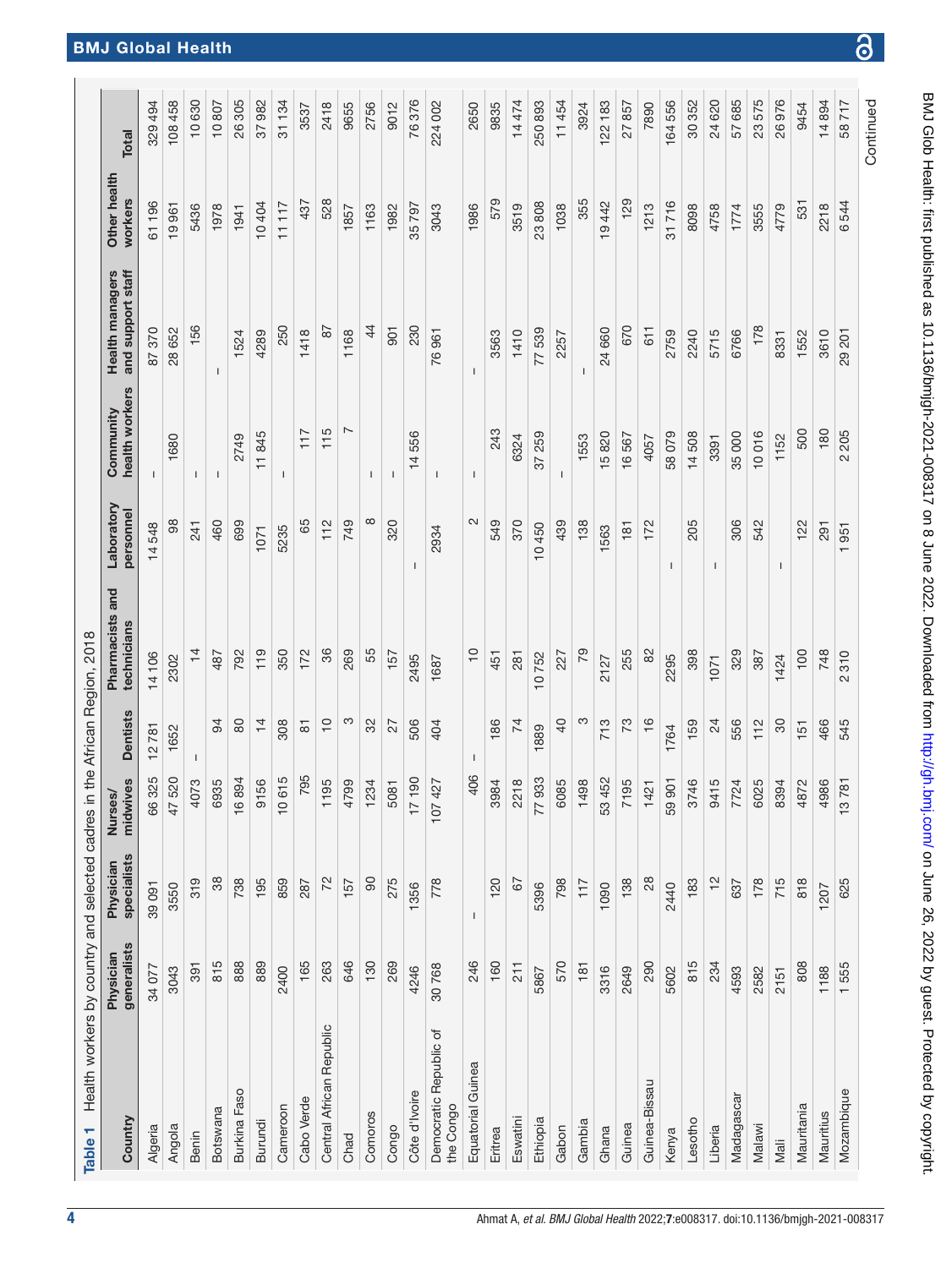| Table 1 Continued              |                          |                          |                        |                                       |                                |                         |                                       |                                      |                         |         |
|--------------------------------|--------------------------|--------------------------|------------------------|---------------------------------------|--------------------------------|-------------------------|---------------------------------------|--------------------------------------|-------------------------|---------|
| Country                        | generalists<br>Physician | specialists<br>Physician | midwives<br>Nurses/    | <b>Dentists</b>                       | Pharmacists and<br>technicians | Laboratory<br>personnel | health workers<br>Community           | and support staff<br>Health managers | Other health<br>workers | Total   |
| Namibia                        | 1044                     | 401                      | 956<br>$\frac{1}{2}$   | 289                                   | 505                            | 510                     | 2292                                  | 2470                                 | 4771                    | 25 640  |
| Niger                          | 1065                     | Ī                        | 4483                   | 30                                    | 60                             | 432                     | 55                                    | 768                                  | 1661                    | 8554    |
| Nigeria                        | 74543                    | 9364                     | 579<br>301             | 25 487                                | 24 668                         | 311 269                 | 116454                                | 0                                    | 76829                   | 940 193 |
| Rwanda                         | 783                      | 567                      | 758                    | 228                                   | 167                            | 1990                    | 45000                                 | 0                                    | 503                     | 59996   |
| Sao Tome & Principe            | $\overline{0}$           | 20                       | 256                    | $\begin{array}{c} \hline \end{array}$ | $\overline{1}$                 | $\mathsf{I}$            | $\overline{1}$                        | 79                                   | 417                     | 812     |
| Senegal                        | 676                      | 2207                     | 7592                   | 236                                   | 215                            | 328                     | 17417                                 | 6003                                 | 7107                    | 41781   |
| Seychelles                     | 125                      | 115                      | 1277                   | 163                                   | 124                            | π                       | $\begin{array}{c} \hline \end{array}$ | Ī                                    | 453                     | 2328    |
| Sierra Leone                   | 234                      | 47                       | 5693                   | 423                                   | 156                            | 311                     | 505                                   | I                                    | 685                     | 8054    |
| South Africa                   | 29311                    | 14 192                   | 458<br>287             | 6816                                  | 16 195                         | I                       | 54180                                 | I                                    | 47890                   | 456042  |
| South Sudan                    | 338                      | 73                       | 3726                   | 32                                    | 360                            | 272                     | 1455                                  | $\overline{20}$                      | 1694                    | 7970    |
| United Republic of<br>Tanzania | 2434                     | 451                      | 940<br>51              | 682                                   | 1845                           | 4361                    | $\circ$                               | 633                                  | 61396                   | 103742  |
| Togo                           | 230                      | 354                      | 3234                   | $\overline{2}$                        | 226                            | 615                     | 7500                                  | 4073                                 | 7323                    | 23576   |
| Uganda                         | 17007                    | 179                      | 23644                  | 26                                    | 324                            | 3874                    | $\mathbf I$                           | I                                    | 4646                    | 49700   |
| Zambia                         | 1701                     | 325                      | 948<br>$\overline{17}$ | 455                                   | 1708                           | 1602                    | 1262                                  | 17801                                | 7538                    | 50 340  |
| <b>Zimbabwe</b>                | 1715                     | 244                      | 689<br>26              | 347                                   | 776                            | 648                     | 2143                                  | 9829                                 | 8023                    | 50414   |
| Total                          | 243 254                  | 90913                    | 508<br>1311            | 58028                                 | 94 098                         | 370 104                 | 486 186                               | 415788                               | 503818                  | 3573697 |
|                                |                          |                          |                        |                                       |                                |                         |                                       |                                      |                         |         |

5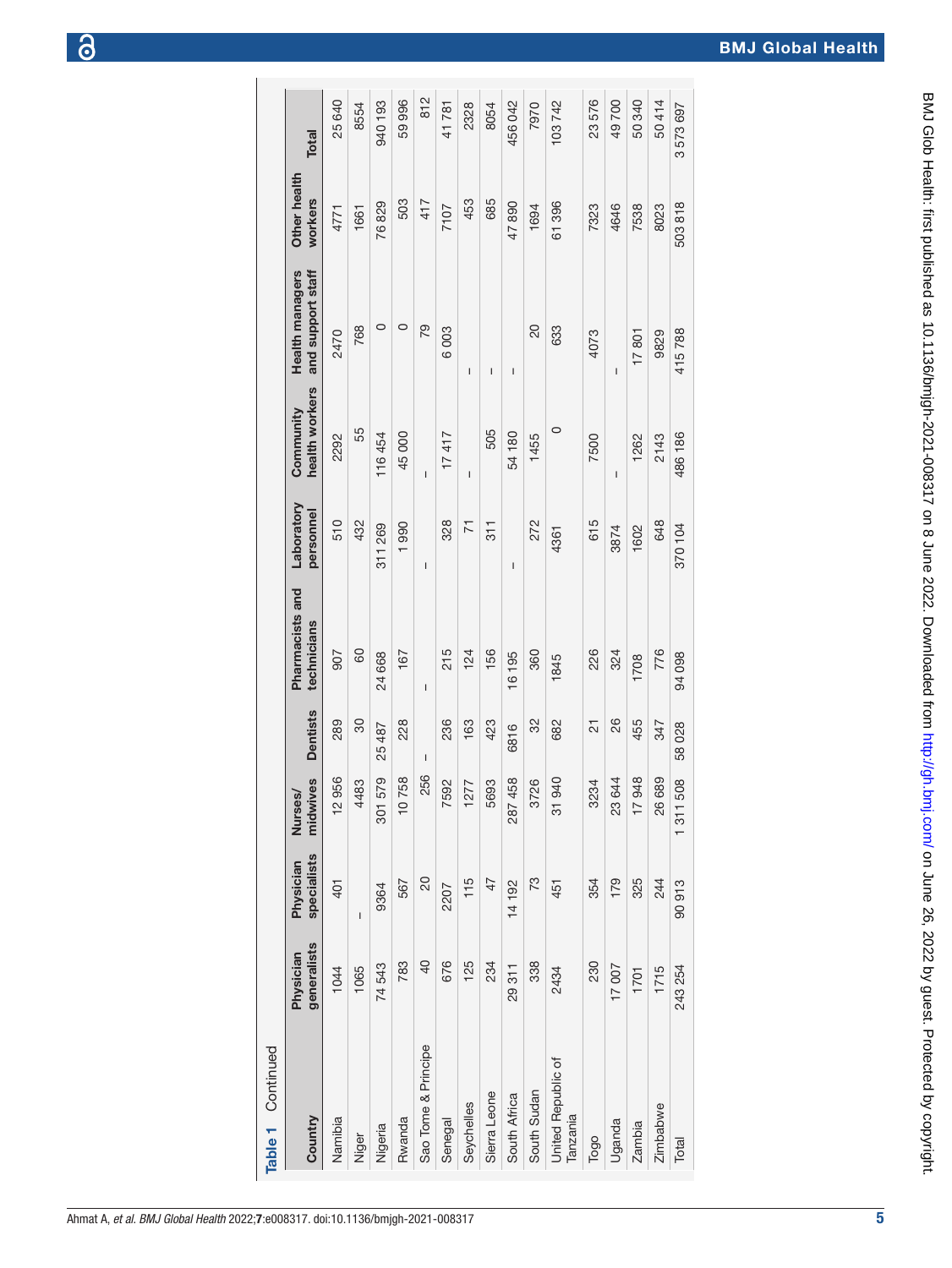



pharmacists and laboratory technicians.<sup>[7](#page-7-7)</sup> The average density of 1.55 physicians, nurses and midwives per 1000 population in the African Region estimated in this survey

Г

<span id="page-5-0"></span>г

is below the WHO SDG threshold of 4.45 health workers per 1000 population needed to achieve UHC.<sup>2</sup> Evidence shows that the low HWF density positively correlates

<span id="page-5-1"></span>

| Distribution of health workers by occupation in 47 countries in the African Region, 2018<br>Table 2 |                    |                         |                             |           |                 |
|-----------------------------------------------------------------------------------------------------|--------------------|-------------------------|-----------------------------|-----------|-----------------|
| <b>Categories</b>                                                                                   | % public<br>sector | % private for<br>profit | % private for<br>non-profit | $%$ Total | <b>Total no</b> |
| Physicians generalists                                                                              | 6.4                | 6.2                     | 10.1                        | 6.8       | 243254          |
| Physicians specialists                                                                              | 2.2                | 0.6                     | 5.7                         | 2.5       | 90913           |
| Professional nurses and associates                                                                  | 28.2               | 21.6                    | 52.1                        | 30.6      | 1093957         |
| Professional midwives and associates                                                                | 6.8                | 3.3                     | 1.4                         | 6.1       | 217551          |
| Dentists and technicians                                                                            | 1.5                | 0.3                     | 3.2                         | 1.6       | 58028           |
| Pharmacists and technicians                                                                         | 2.2                | 1.2                     | 6.7                         | 2.6       | 94098           |
| Laboratory workers                                                                                  | 11.9               | 2.9                     | 1.2                         | 10.4      | 370104          |
| Technicians on medical imaging and<br>equipment                                                     | 0.6                | 0.5                     | 1.7                         | 0.7       | 25804           |
| Environment and public health workers                                                               | 1.2                | 0.1                     | 0.8                         | 1.1       | 40043           |
| Health services managers                                                                            | 0.9                | 0.5                     | 0.4                         | 0.9       | 30754           |
| Administrative and support staff                                                                    | 12.9               | 6.3                     | 7.3                         | 12.0      | 428235          |
| Community health workers                                                                            | 15.3               | 15.5                    | 0.1                         | 13.6      | 486186          |
| Traditional and complementary medicine                                                              | 0.2                | 26.9                    | 1.2                         | 1.4       | 49742           |
| Other health workers                                                                                | 9.6                | 14.1                    | 8.2                         | 9.7       | 345028          |
| Total                                                                                               | 100                | 100                     | 100                         | 100       | 3573697         |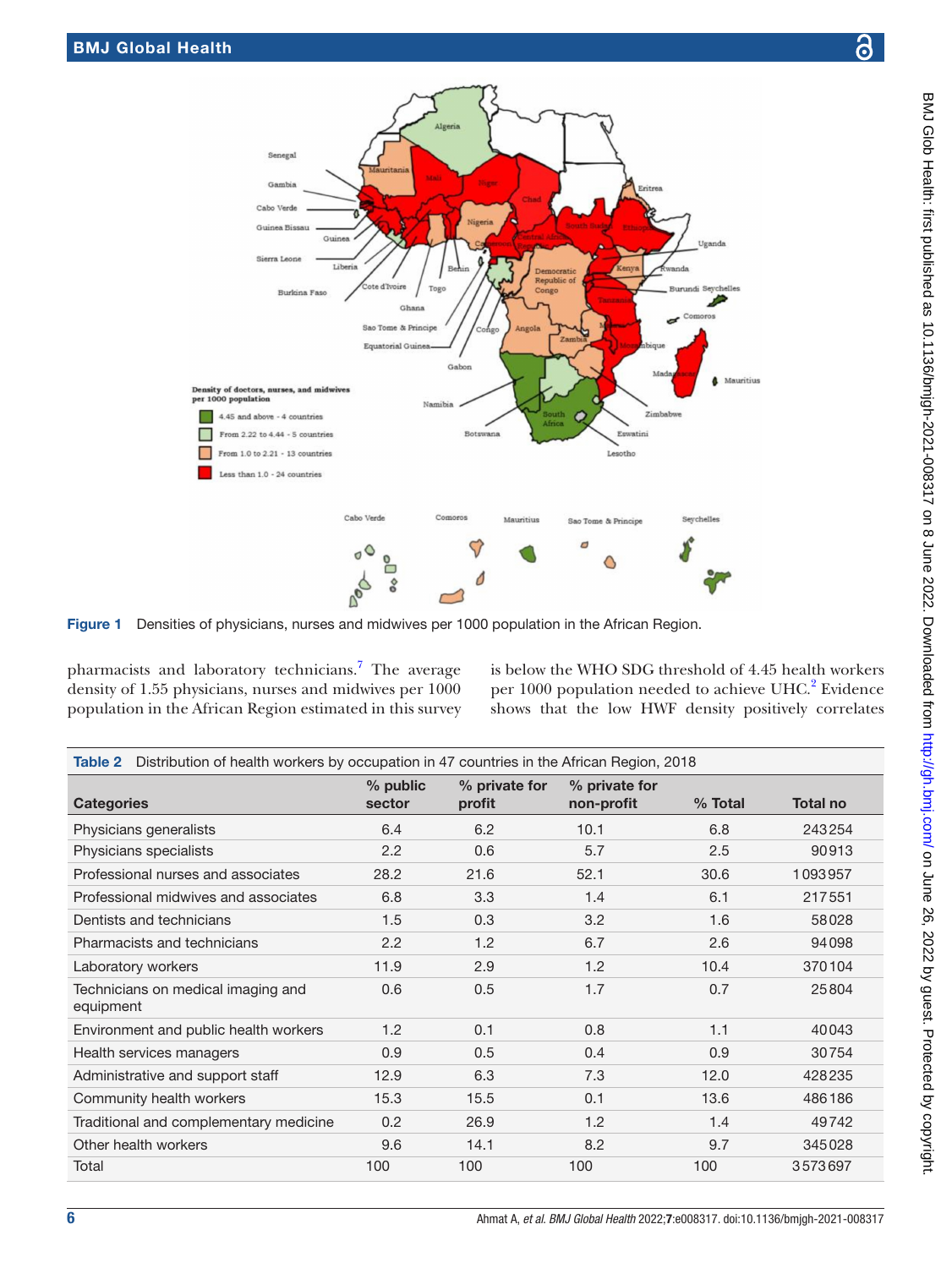<span id="page-6-0"></span>

| Distribution of health workers by sector in 47 countries in the African Region, 2018<br>Table 3 |          |                         |                             |           |                 |
|-------------------------------------------------------------------------------------------------|----------|-------------------------|-----------------------------|-----------|-----------------|
| <b>Categories</b>                                                                               | % public | % private for<br>profit | % private for<br>non-profit | $%$ total | <b>Total no</b> |
| Physicians generalists                                                                          | 79.9     | 3.8                     | 16.4                        | 100.0     | 243 254         |
| Physicians specialists                                                                          | 74.2     | 1.0                     | 24.8                        | 100.0     | 90 913          |
| Nurses (professionals and associates)                                                           | 78.2     | 2.9                     | 18.9                        | 100.0     | 1 093 957       |
| Midwives (professionals and associates)                                                         | 95.2     | 2.2                     | 2.6                         | 100.0     | 217 551         |
| Dentists and technicians                                                                        | 77.7     | 0.7                     | 21.6                        | 100.0     | 58 0 28         |
| Pharmacists and technicians                                                                     | 70.0     | 1.9                     | 28.2                        | 100.0     | 94 098          |
| Laboratory workers                                                                              | 97.6     | 1.2                     | 1.3                         | 100.0     | 370 104         |
| Technicians on medical imaging and equipment                                                    | 71.4     | 2.8                     | 25.8                        | 100.0     | 25 804          |
| Environment and public health workers                                                           | 91.3     | 0.4                     | 8.4                         | 100.0     | 40 043          |
| Health services managers                                                                        | 92.9     | 2.4                     | 4.7                         | 100.0     | 30 754          |
| Administrative and support staff                                                                | 91.1     | 2.2                     | 6.8                         | 100.0     | 428 235         |
| Community health workers                                                                        | 95.3     | 4.7                     | 0.0                         | 100.0     | 486 186         |
| Traditional and complementary medicine                                                          | 10.8     | 79.3                    | 9.9                         | 100.0     | 49 742          |
| Other health workers                                                                            | 84.6     | 6.0                     | 9.4                         | 100.0     | 345 028         |
| Total                                                                                           | 84.80    | 4.11                    | 11.09                       | 100       | 3 573 697       |

with poor health outcomes (including maternal and infant mortality) and high disease burden.<sup>2419</sup> Although several countries have made efforts to remedy this deficit of health workers, mainly through the implementation of HRH policies and plans in using global and regional frameworks, the complexity and scope of the issue make it difficult to resolve, and the number of countries under HRH crisis has not changed substantially.

Several factors have contributed to the HRH crisis in the WHO African Member States. Such factors include the inadequate training capacity resulting in low production of health workers, demographic conditions (rapid population growth), international migration, weak leadership and governance of HWF, career changes, poor retention of health workers, morbidity and premature mortality, lack of use of evidence for HRH planning and the limited capacity of the government to employ health workers in the public health sector among other factors. $620$ 

Results also show an uneven distribution of health workers within the WHO African Region with some of the countries having extremely low densities of health workers. This is compacted by the shortage of health workers and constrained resources in most of the countries within the region. The unequal distribution of health workers implies that many people in Africa, especially those most in need are having the least access to essential health services.<sup>21 22</sup> Addressing the challenge</sup> of shortage and uneven distribution of health workers in the African Region is critical to building stronger health systems and ensuring universal access to healthcare services. $6^{23}$  It is important to conduct health labour market analysis periodically at national and subnational levels and use the findings to inform policies on the

production, recruitment, retention and deployment of health workers. $24.25$  Distribution of health workers in service delivery can also be enhanced by applying the workload indicators of staffing needs tool $^{26}$  that has been used in several countries in Africa to determine staffing needs based workload, rationalising the distribution of health workers and the recruitment of additional health workers to fill the gap. $27-31$ 

There were more health workers in the public sector compared with the private sector in countries within the WHO African Region. However, it should be noted that most of the countries that provided data in this survey had challenges to provide data for the private sector. This means that in some countries there was under-reporting of the data, while in other countries data was not provided at all—this was a limitation of this survey. The lack of reliable data from the private sector underlined a great need to get better data to enable clear situation analysis and projections of HWF needed in the future.<sup>[4](#page-7-2)</sup> Data from the private sector are frequently missing from the national HWF information systems and are urgently needed to complete a more realistic picture of the HWF at the national level.

## **CONCLUSION**

In conclusion, this survey has demonstrated that the shortage and maldistribution of health workers in the WHO African Region remain a big challenge towards attainment of universal access to health services. Despite increased efforts to strengthen the HWF capacity in the WHO African Region, significant challenges persist in terms of adequate production in quantity and quality, employment capacity, deployment and retention of the